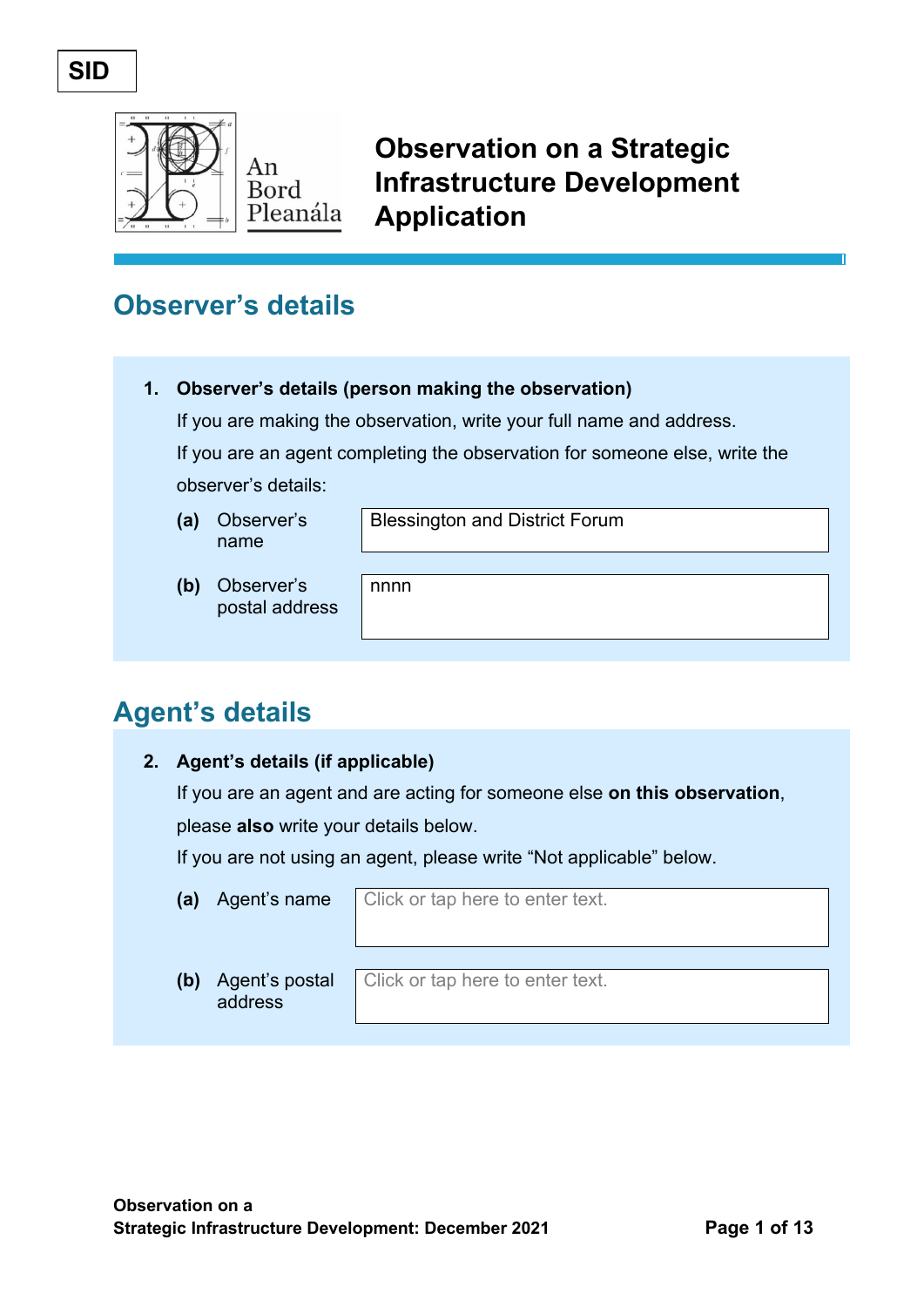# **Postal address for letters**

**3.** During the process to decide the application, we will post information and items to you or to your agent. For this **current application**, who should we write to? (Please tick  $\checkmark$  one box only)

**You (the observer) at the postal address in Part 1**

<sup>ü</sup> **The agent at the postal address in Part 2** ☐

# **Details about the proposed development**

- **4.** Please provide details about the **current application** you wish to make an observation.
- **(a) An Bord Pleanála case number for the current application (if available)** (for example: 300000)

312479

### **(b) Name or description of proposed development**

Blessington eGreenway

### **(c) Location of proposed development**

(for example: 1 Main Street, Baile Fearainn, Co Abhaile)

Blessington Co Wicklow with route around Poulaphouca Reservoir via Lacken, Ballyknockan, Blessington , Haylands , Knockieran Lower, Knockieran Upper, Carrig, Sroughan, Lacken, Ballynastockan, Ballyknockan, Carrigacurra, Annacarney, Valleymount, Monamuck, Humphrystown , Baltyboys Upper, Baltyboys Lower, Burgage Moyle, Russellstown, Russborough, Rathballylong, Tulfarris, Glebe East, and Burgage More and passing adjacent to the villages of Valleymount, Ballyknockan and Lacken before returning to Blessington at Knockieran Bridge.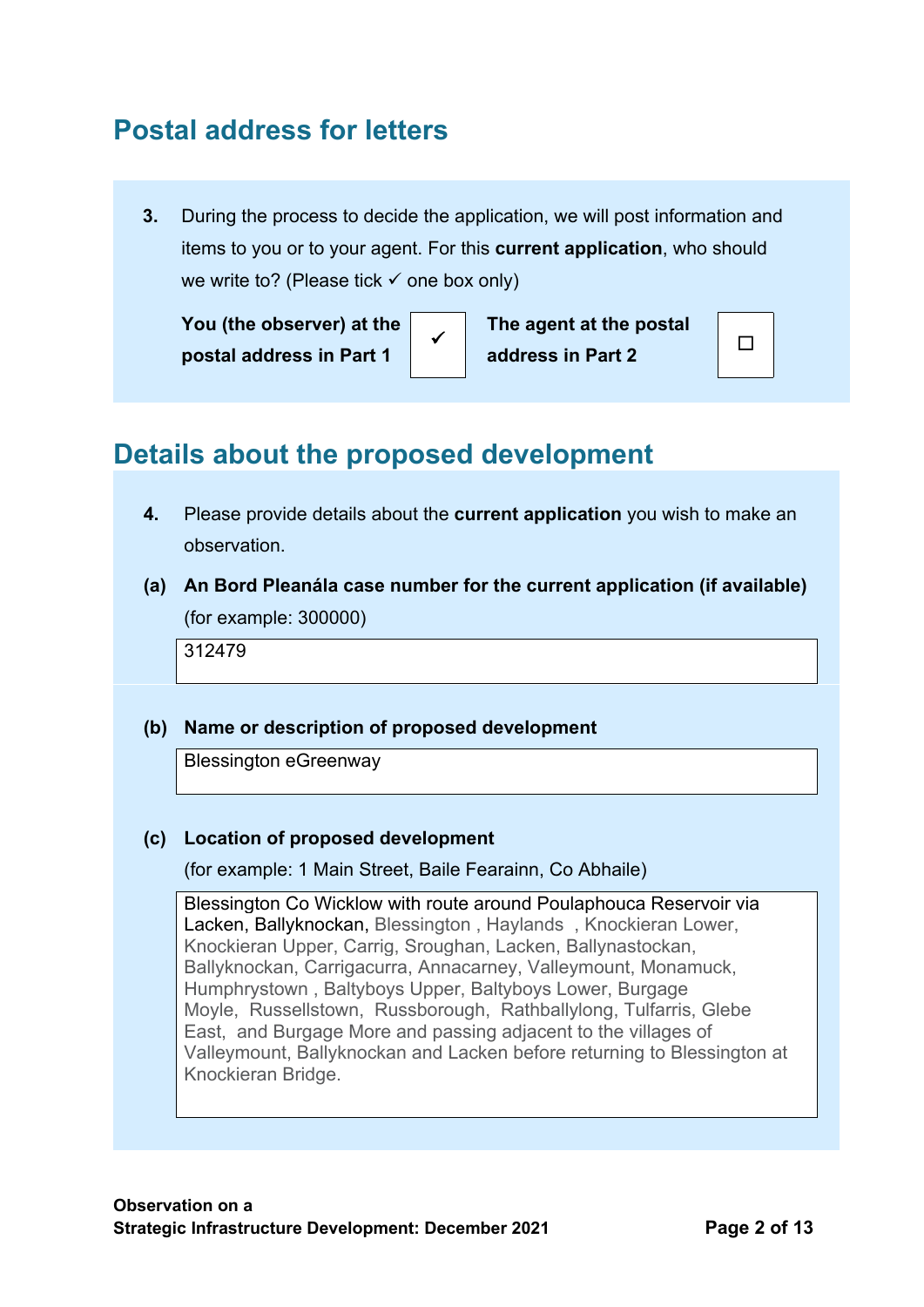# **Observation details**

### **5. Grounds**

Please describe the grounds of your observation (planning reasons and arguments). You can type or write them in the space below. There is **no word** limit as the box expands to fit what you write.

You can also insert photographs or images in this box. (See part 6 – Supporting materials for more information).

1. Traffic control using traffic lights on the three bridges serving the hinterland of Blessington to the east – Knockieran Bridge, Baltyboys Bridge, Valleymount Bridge – reducing the existing two lanes to 1 for vehicles, 1 for cyclists, and 1 for pedestrians. Significant impairment of life throughout the area is envisaged, affecting agriculture, forestry, business, personal, schools, emergency vehicles.

There are questions over the adequacy of the traffic modelling and underlying figures used by Wicklow County Council in adopting this approach.

2. Lack of detail on the provision of adequate fencing along the entire route to protect local farmers livestock and land.

3. Lack of confidence that there will be adequate parking and associated facilities along the route based on the projected number of visitors to the facility.

4. The removal of a significant number of trees along the proposed route is planned; however, it is unclear that these will be replaced with (semi) mature broadleaf native species and over what period.

5. Inadequate proper public consultation.

6. Lack of provision of toilet facilities along the route bearing in mind that little or no cafes, shops, pubs etc exist along the route

6. Effect of Greenway on Main Street, Blessington with the proposed

removal of disabled parking and other parking spaces.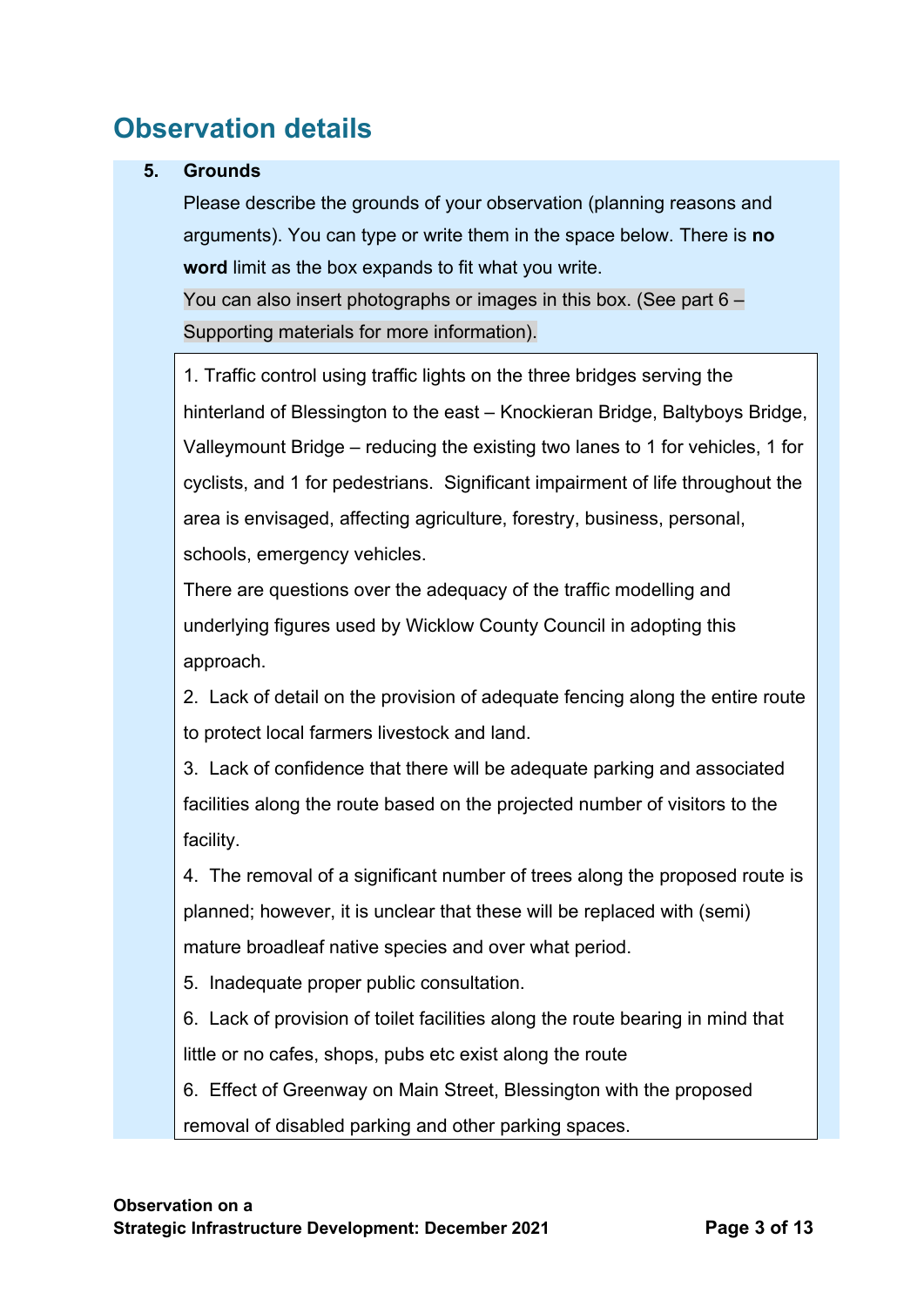### **5. Grounds**

1. Lack of adequate and timely consultation with the local community about the proposal to restrict traffic on bridges. with no indication of the analysis that lead to this decision.

2. No indication has been provided on any analysis that was carried out in coming to this conclusion. Locally, it if felt that these bridges are approaching end of life, being of concrete/steel construction and in excess of 80 years old. No alternatives have been offered such as the use of cantilever structures to take pedestrians and cyclists.

3. The proposed development will seriously affect the daily lives of the farming community, forestry, local people etc. as large agricultural vehicles will not be able to use the reduced bridges.

4. Locally it is expected that the projected increase of traffic into Blessington and district will be larger than planned for. We also note that vehicular figures used as an input to the model were measured during lockdown!

5. It is suggested that the reduction in the bridge capacity will have an impact on Emergency Vehicles trying to cross, especially at busy periods.

Please see Attachment to this Observation.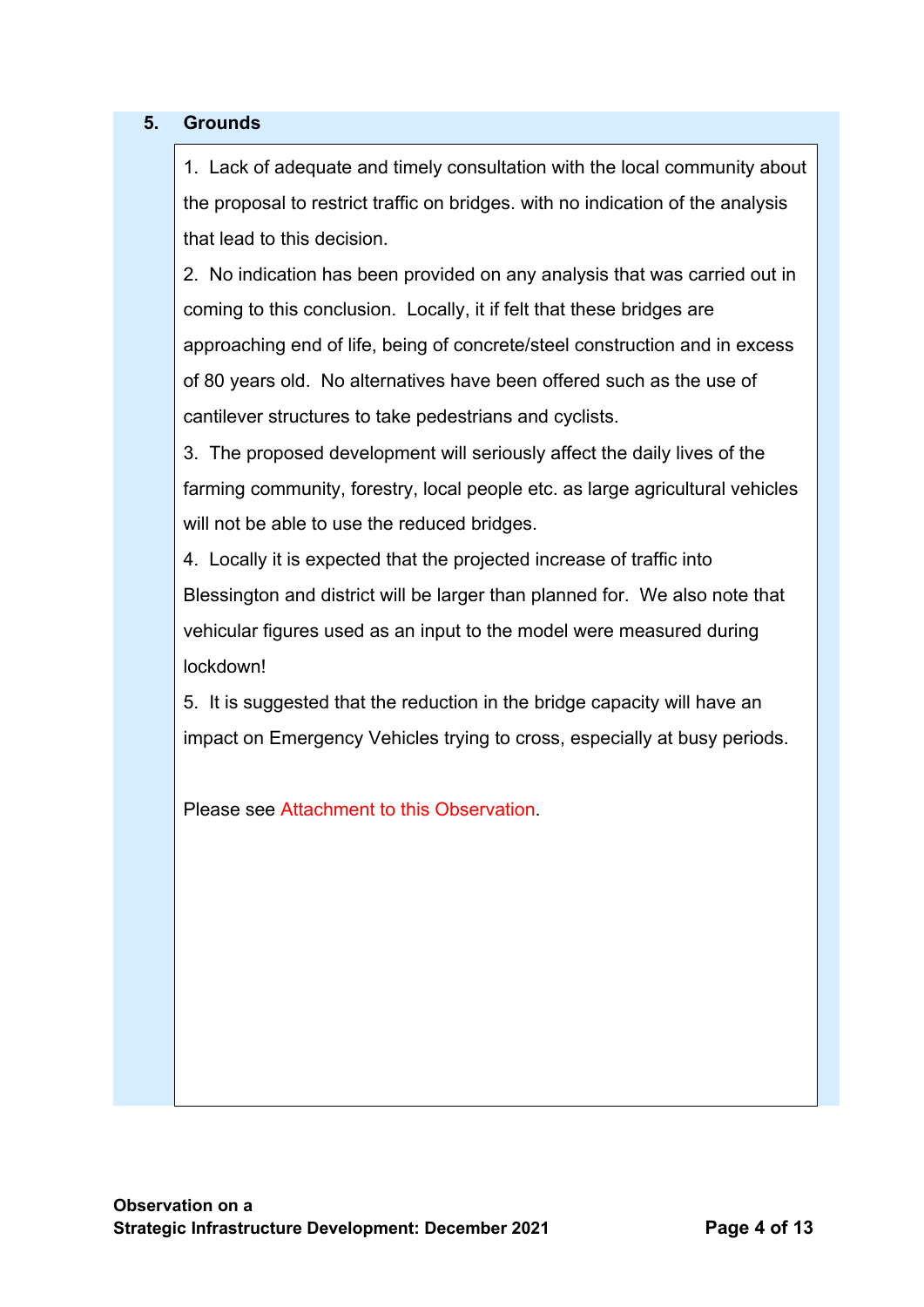# **Supporting materials**

- **6.** If you wish, you can include supporting materials with your observation. Supporting materials include:
	- photographs,
	- plans,
	- surveys,
	- drawings,
	- digital videos or DVDs,
	- technical guidance, or
	- other supporting materials.
	- **Please see Attachment to this Observation.**

You can insert photographs and similar items in your observation details: grounds (part 5 of this form).

If your supporting materials are physical objects, you must send them together with your observation by post or deliver it in person to our office. You cannot use the online uploader facility.

## **Fee**

**7.** You **must** make sure that the correct fee is included with your observation.

### **Observers (except prescribed bodies)**

- strategic infrastructure observation is €50.
- there is no fee for an oral hearing request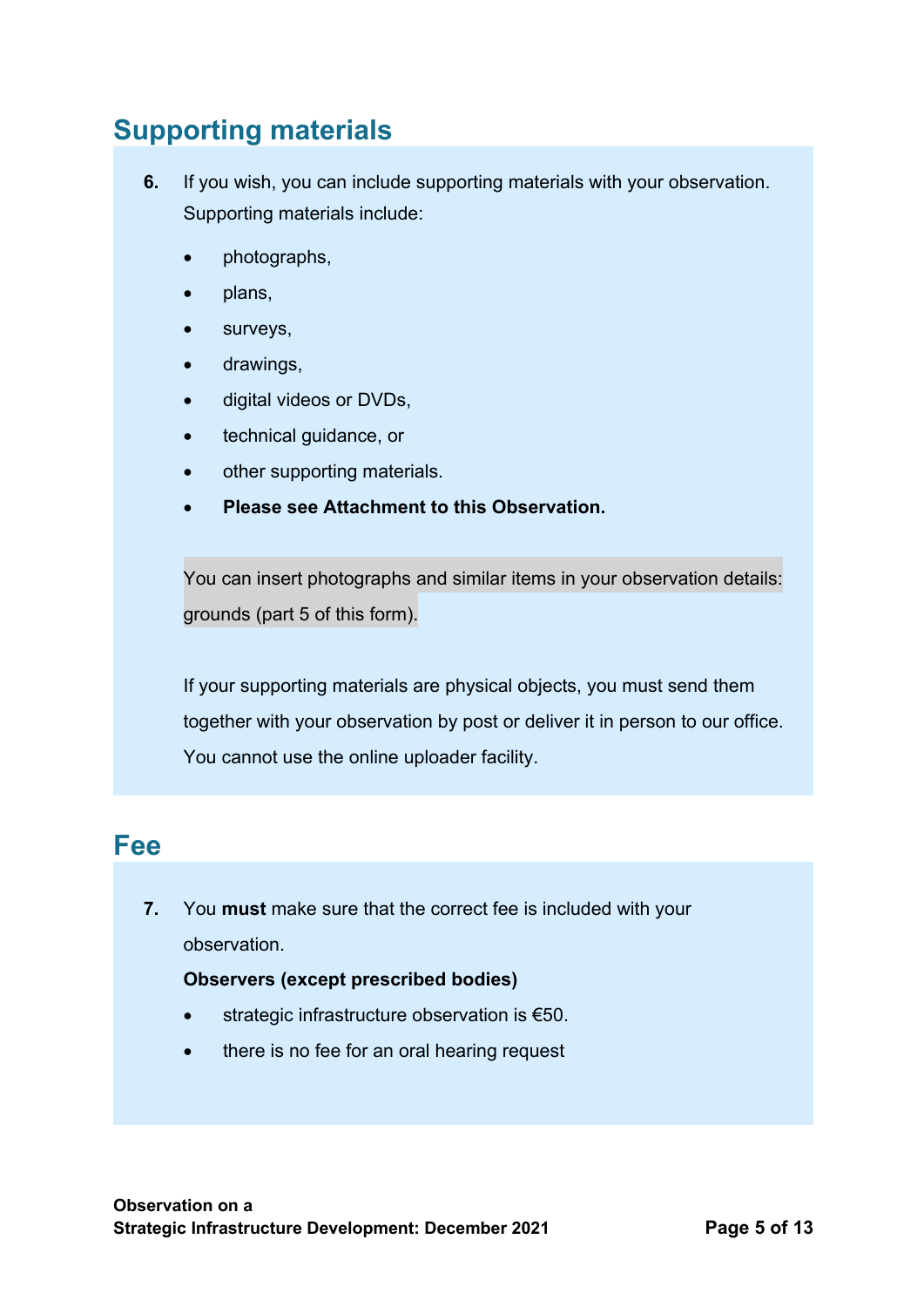# **Oral hearing request**

**8.** If you wish to request the Board to hold an oral hearing, please tick the "Yes, I wish to request an oral hearing" box below.

You can find information on how to make this request on our website or by contacting us.

If you do not wish to request an oral hearing, please tick the "No, I do not wish to request an oral hearing" box.

**Yes, I wish to request an oral hearing** 



**No, I do not wish to request an oral hearing**

# **Final steps before you send us your observations**

- **9.** If you are sending us your observation using **the online uploader facility**, remember to save this document as a Microsoft word or PDF and title it with:
	- the case number and your name, or
	- the name and location of the development and your name.

This also applies to prescribed bodies sending an observation by email.

If you are sending your observation to us by post or delivering in person, remember to print off all the pages of this document and send it to us.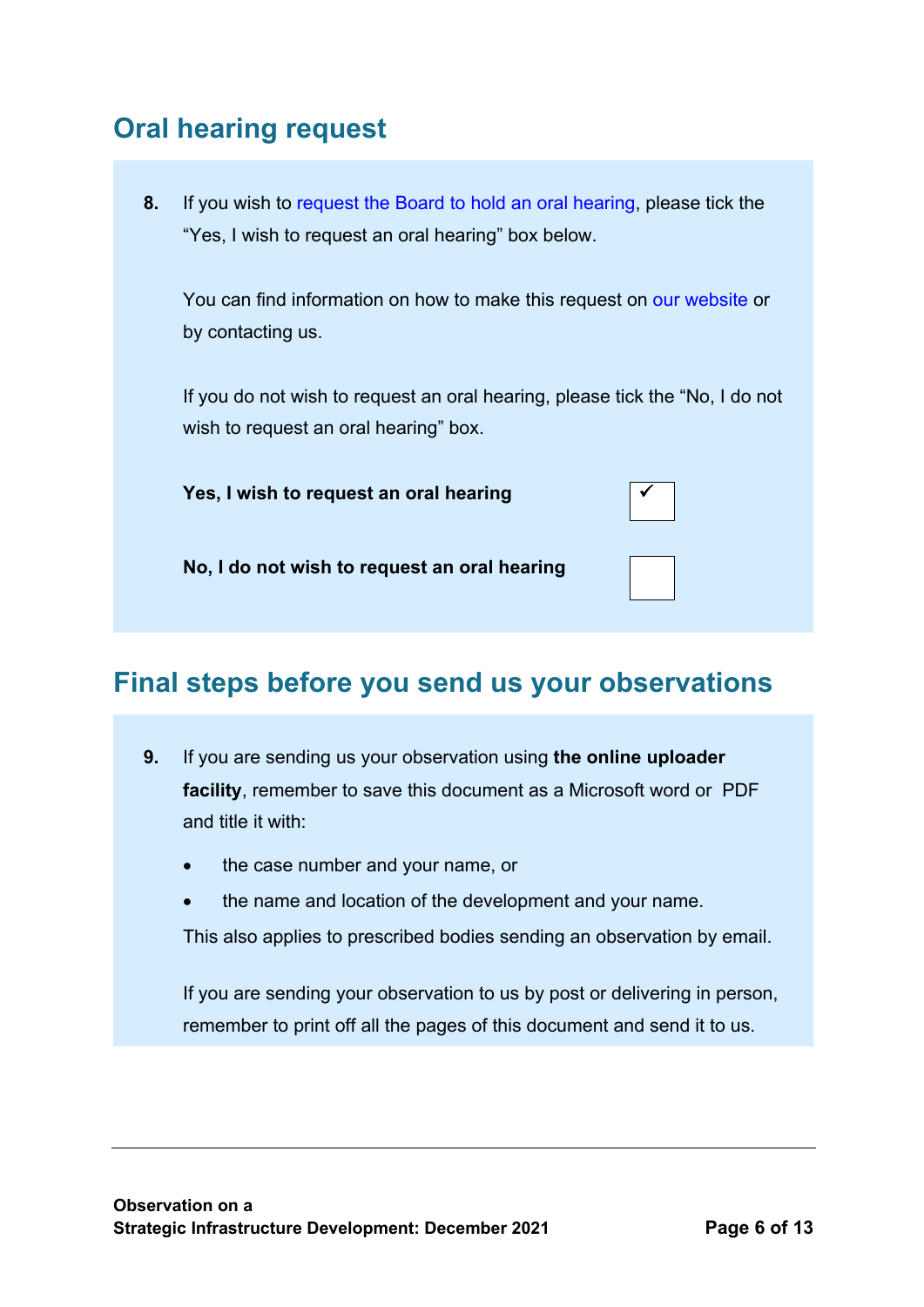## **For Office Use Only**

| <b>FEM - Received</b> |  | <b>SIDS - Processed</b> |  |
|-----------------------|--|-------------------------|--|
| <b>Initials</b>       |  | Initials                |  |
| Date                  |  | Date                    |  |

**Notes**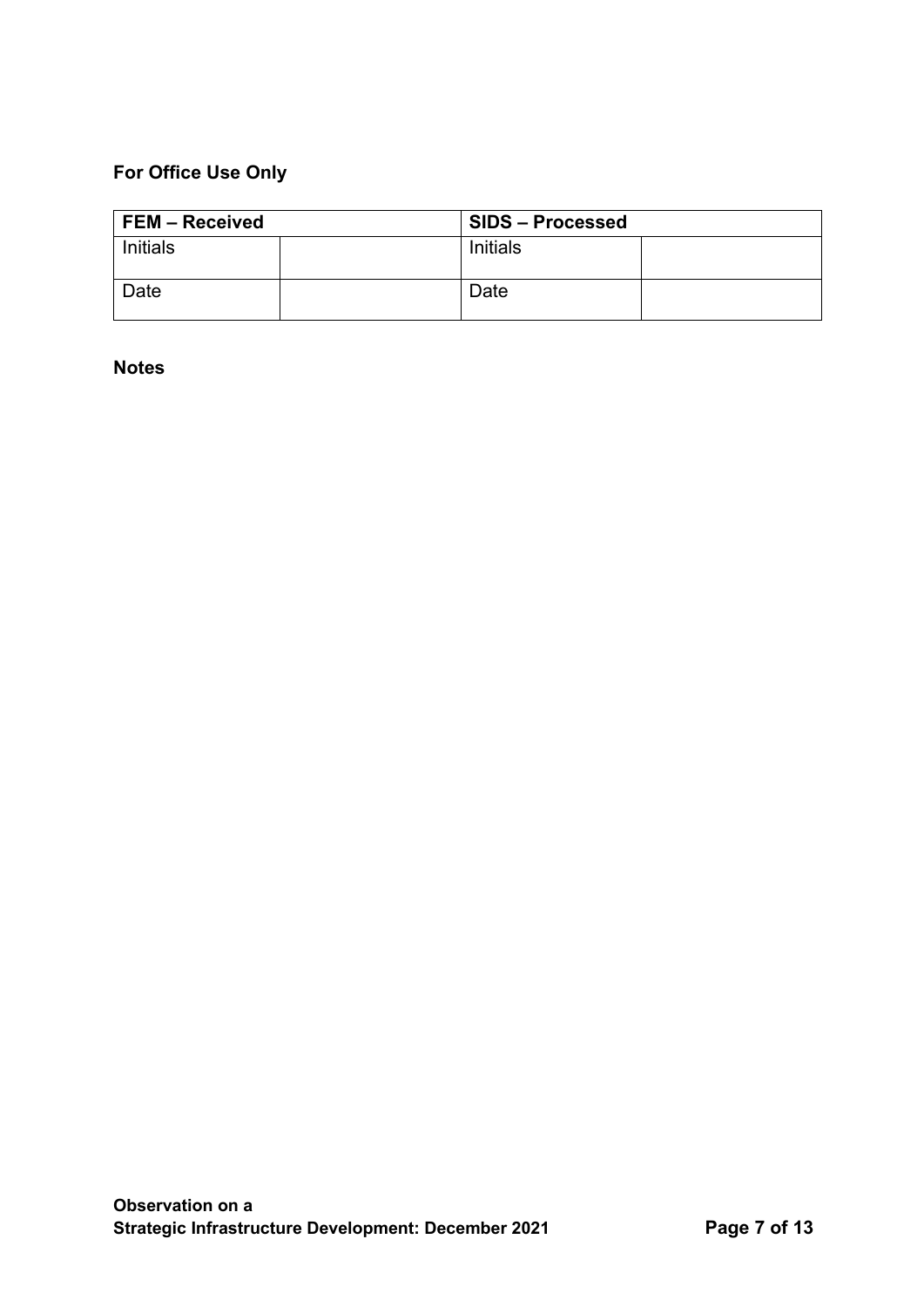

c/o nnnn Co Wicklow

 $\mathbf{\overline{x}}$ nnnn

blessingtondistrictforum@blessington.ie

www.blessington.ie

4 March 2022

An Bord Pleanála 64 Marlborough Street DUBLIN 1

Dear Sirs,

### **Attachment to SID Observation Case JP27.312479 – Blessington eGreenway**

### **A. INTRODUCTION**

- A1.Blessington and District Forum (BDF) is a voluntary community body located in Blessington, Co Wicklow, and has been active in the area since 2001. We operate in the sphere of community and societal development, planning, town development, and environmental issues. To this end, we maintain close ties with Wicklow County Council, being a member of Blessington Town Team, and with other relevant statutory bodies. Further information is available on our website www.blessington.ie.
- A2.BDF is fully in favour of initiatives which promote local development with its attendant employment, commercial, and societal benefits. We strive to ensure that all such developments are carried out in a sustainable manner and do not degrade the environment and overall living conditions of the local population. This can take many forms, for example, traffic volumes and traffic types, water quality, noise, dust, odour, and air pollution. Coupled with this is an expectation that the developer will behave responsibly in protecting the above environmental features and abides by whatever conditions may be attached to the approval.
- A3.Being a community-based organisation, BDF, at all times ,strives to reflect the views of the local community insofar as these are deemed to be reasonable, informed, and are seen to be in compliance with statutory requirements in the areas of good planning, health and safety needs, and overall promoting the common good. To this end we have listened to the views of the local community during several local meetings and have striven to reflect them in this Observation.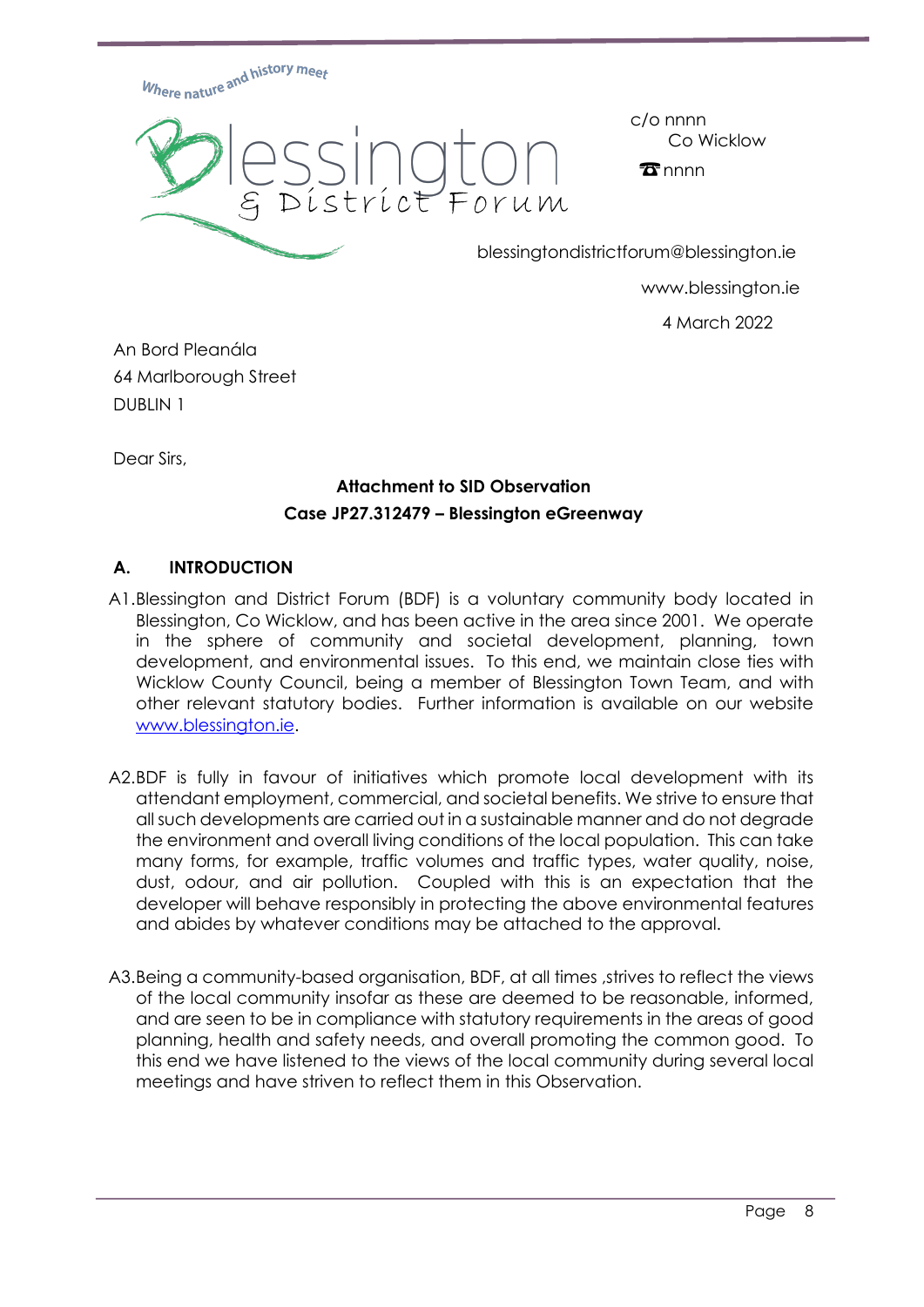A4. BDF was an early initiator of a Greenway for Blessington and, to this end, launched Phase 1 in 2014. This is 6.5Km in length and extends from Blessington to Russelstown. This is now a well-used facility and its upgrade and amalgamation into the eGreenway is welcomed.

### **B. OBSERVATIONS ON ABP CASE 312479**

- B1. There is a significant level of disquiet in Blessington and District in connection with this application. These are listed below, some being more serious than others. These are:
	- Degree of proper public consultation by Wicklow County Council:
	- Traffic management on Bridges and issues arising;
	- General Traffic analysis arising from use of eGreenway;
	- Boundary fencing to adjacent farmland;
	- Removal and replacement of Trees;
	- Parking facilities;
	- Toilets along the 33Km route
	- Ongoing management

### B2. Public Consultation

The arrival of the eGreenway is of significant strategic importance to Blessington and District and has been anxiously awaited since the original Phase 1 route (6.5Km) indicated how important it was as a recreational and healthy addition to the fabric of Blessington and West Wicklow, and the economic opportunities we expect it will bring to the local area.

The planning and development of the additional 33Kms has been ongoing for a number of years within WCC. The onset of Covid-19 in 2020 added a further two years to the overall timescale as currently announced. This period, including the additional two years, could, and should, have been used by WCC to copper-fasten its understanding of any local needs and concerns and to have them reflected in the planning documents.

To the best of our knowledge, this was not done and remains an opportunity lost, resulting in the current disquiet. To be fair, WCC did give a series of information updates to Blessington and District Forum and other bodies but this was more of an information release than consultation.

The public and local organisations should have been properly consulted by Wicklow County Council from day 1, in particular on aspects that changed from the original Part 8 application which was widely welcomed and supported by the local communities.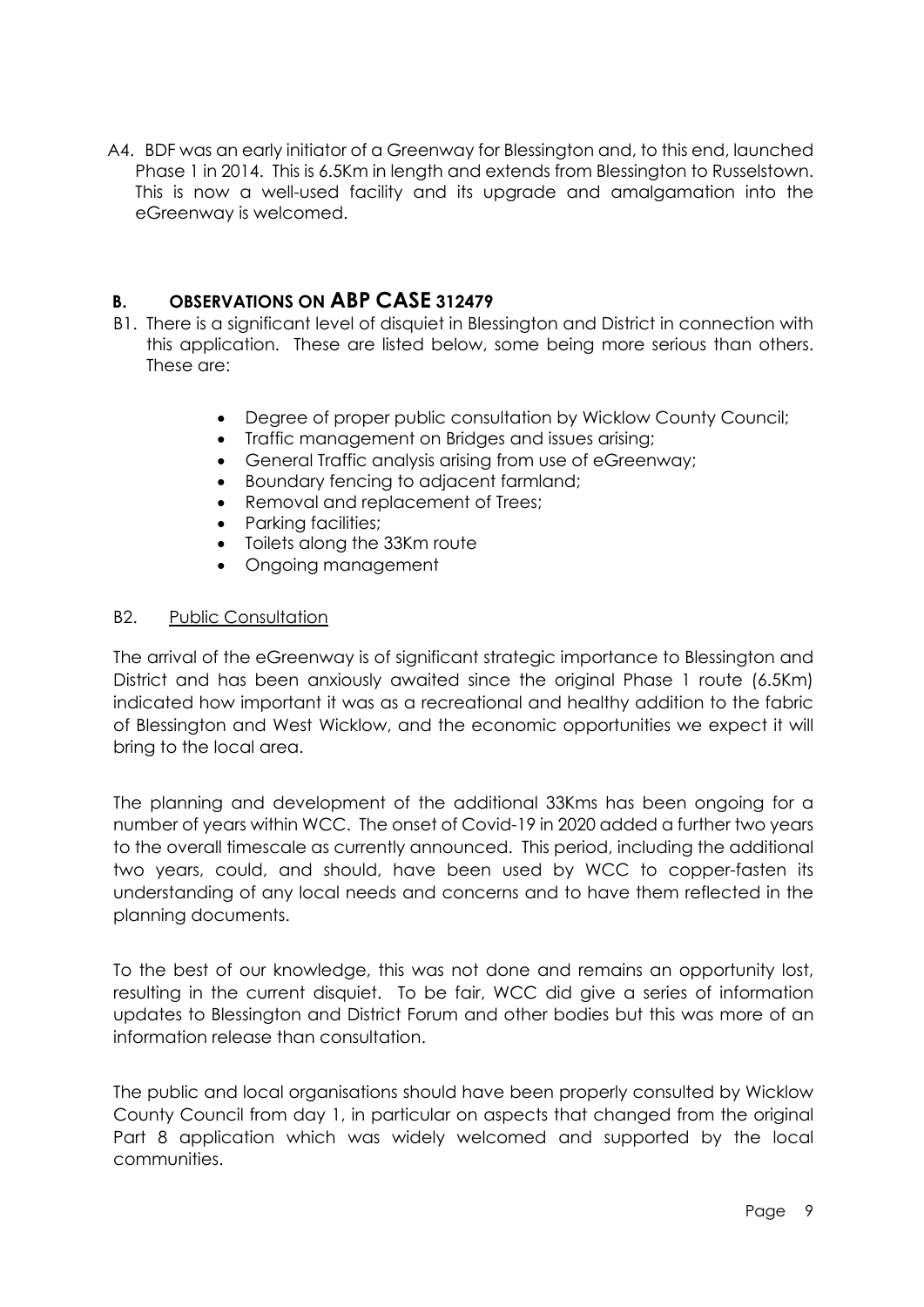### B3. Traffic Lights on Bridges

It was not until the submission by WCC to ABP of the eGreenway application that it became generally known that the three bridges in the area – Knockieran, Valleymount, Baltyboys - were to be controlled by traffic lights.

There is NO discernible agreement in the area to this.

These bridges are reinforced concrete structures dating from the late 1930s when the valley was flooded to create the Poulaphouca Reservoir. It should also be noted that each of these were reinforced across the complete span on both sides approx. twenty years ago; this left little or no space for a pedestrian footpath on either side. Consequently, pushchairs with children, wheelchairs and the like must use the carriageway AT THIS MOMENT, plus a car and agricultural machine would have difficulty in passing even on the existing two lanes!

The question arises as to why it was considered necessary twenty years ago to strengthen the bridges and what data was used to inform this decision. Have these bridges reached 'end-of-life'? Can WCC or ESB provide ABP with the maintenance history of these bridges? Who owns them?

Blessington & District Forum has identified a number of possible scenarios for the bridges as the proposal currently stands, namely

- 1. No change;
- 2. New bridges of adequate dimensions;
- 3. Provide a cantilever 'boardwalk' on either side for pedestrian or cycle traffic respectively.
- 4. The approach outlines in the submission of single carriage way

Option 1, given the projected numbers expected to use the eGreenway, is not acceptable from a safety point of view. Option 2 will solve the problem but this a much longer term endeavour and will not solve the current problem. Option 3 is attractive and WCC (and/or ESB) must explain why it cannot be done. Option 4 is least attractive and is what causes the greatest concern in the local community.

The proposal from Wicklow County Council must not inflict significant impairment on normal life throughout the area, affecting agriculture, forestry, business, personal, schools, emergency vehicles, not to mention potential gridlock in the town of Blessington, already suffering from a lack of properly planned and located parking facilities. However whatever decision is eventually adopted, pedestrian safety must be a core element of it.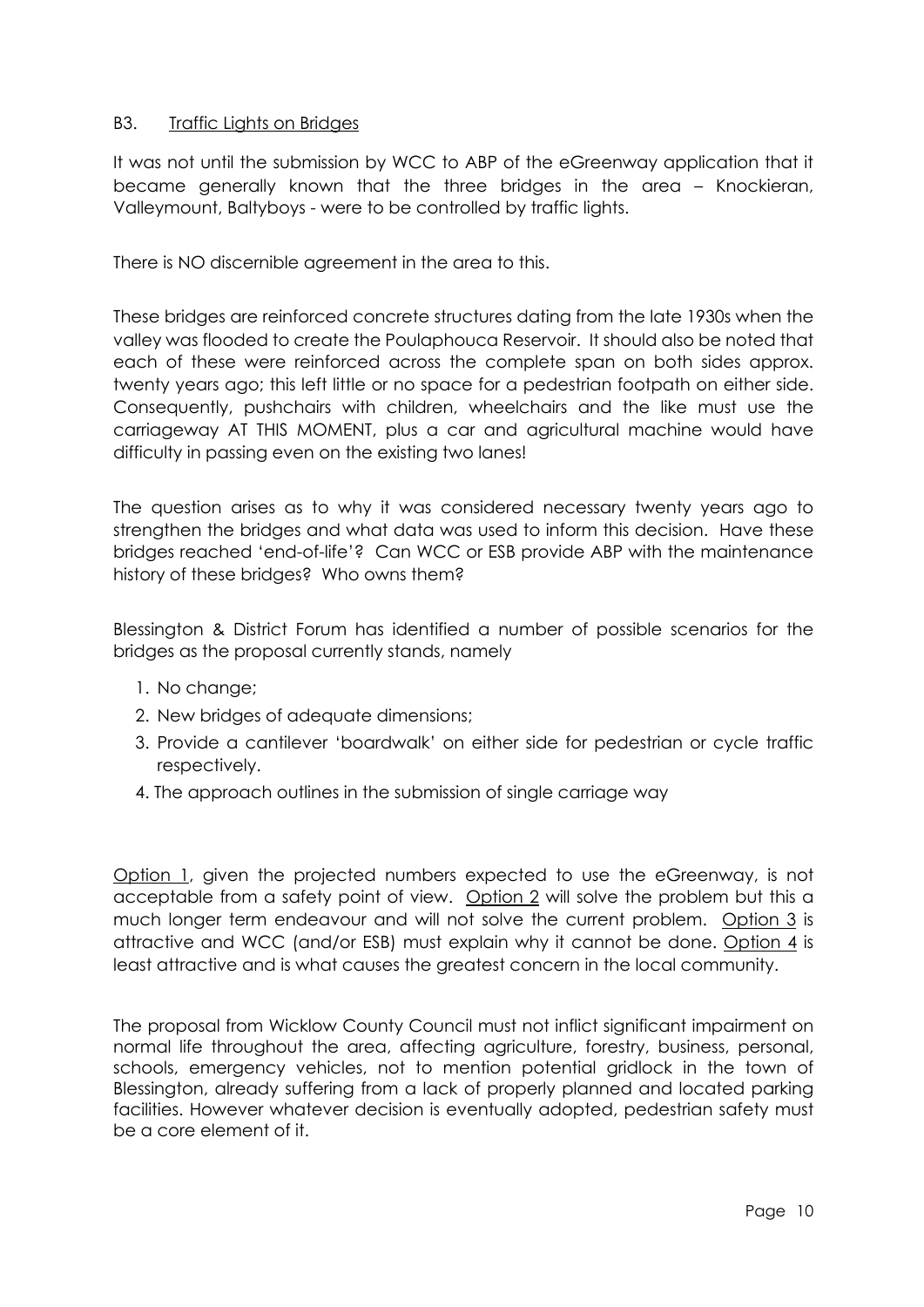### B4. Traffic Analysis and Management

It is felt that the projected visitor numbers may exceed what has been projected. Additionally, the traffic measurements used in the modelling were carried out during Covid lockdown, a period of greatly reduced activity and then extrapolated. WCC must show that this is an acceptable approach and, if need be, conduct a more realistic traffic survey to confirm what is stated in the Application.

In the absence of this confirmation, or other supporting documentation, the Application must be considered to be flawed.

### B5. Boundary Fencing

Wicklow County Council, in its Project Description, indicates that the works will include 'fencing'; however, this is not further detailed within the documentation submitted.

The document 'Code of Best Practice: National and Regional Greenways' of December 2021 - as agreed between all the relevant statutory parties, including the IFA - calls for fencing to be stock proof, that is, capable of containing cattle and sheep. However, there is a requirement for the farmer/landowner to be assured that dogs on the Greenway will not be able to approach their stock on the other side and will be prevented through of suitable fence of adequate height and strength.

WCC needs to provide assurances, by way of detail, that this will be provided.

### B6. Removal and Replacement of Trees

There are plans to remove a significant number of trees in the Application, and as the plan states, these existing trees offer minimal to no value to wildlife and biodiversity. We are happy to see that all trees will be replaced with a native broadleaf tree and are very supportive of this activity. In an ideal world, the full route would be surrounded with native broadleaf trees. A greener Greenway will only serve to enhance people's experiences.

However, we request that ABP make some recommendations and conditions on tree replacement, namely:

- That in areas along the route where tree planting can commence that it starts with immediate effect from the first planting season after permission has been granted so that tree lines can be allowed to establish more quickly.
- That an agreed percentage (~10%) of replacement trees are of a more mature size that will allow for an immediate positive impact on the local landscape and support an immediate creation of wildlife habitat and corridors.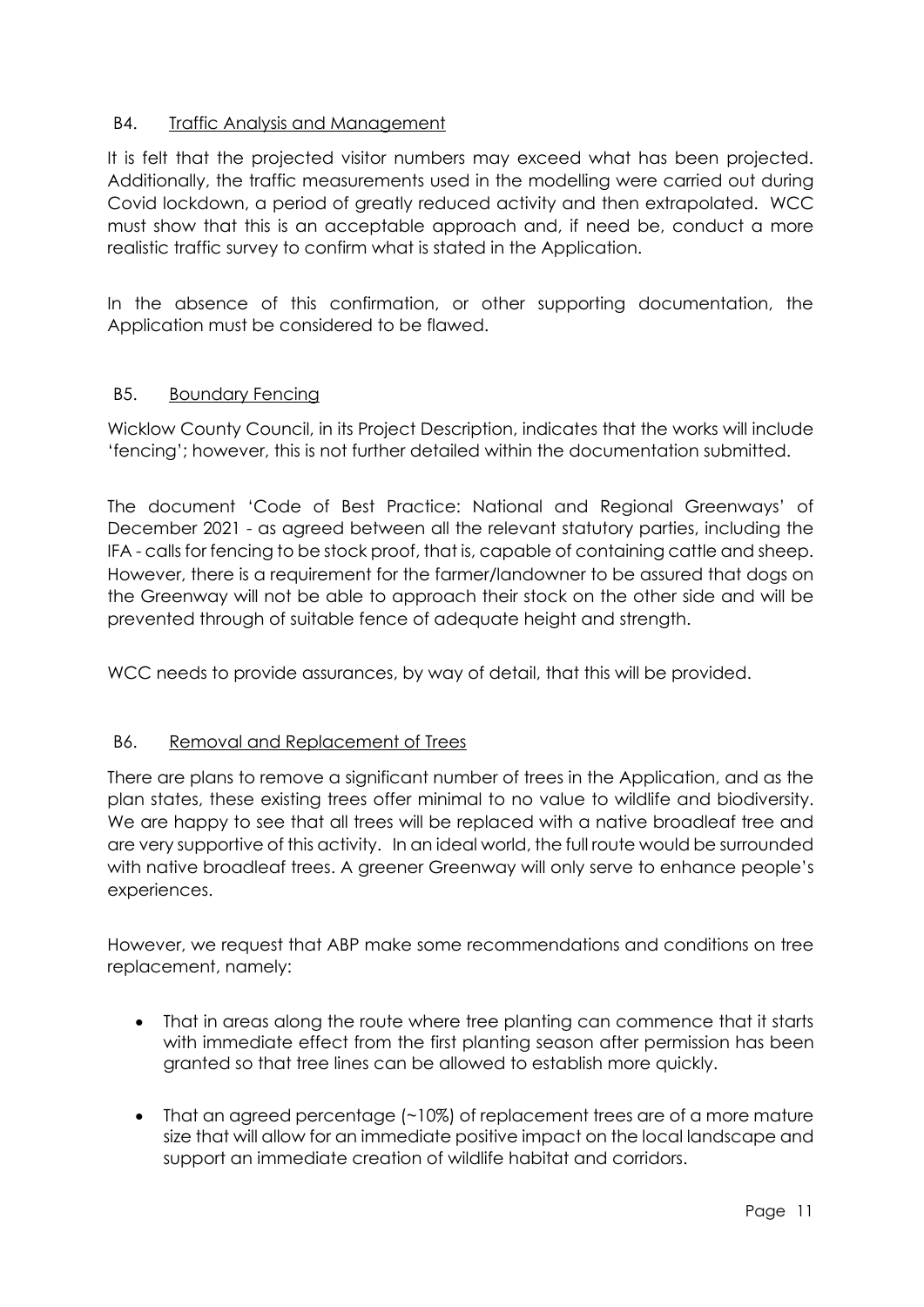- As part of the planting that WCC in conjunction with the local communities organise some community tree planting days.
- That in cases where large native species such as Oak are in situ [Russelstown Harbour to Russborough spur] that they are not removed and the path is rerouted around these native and mature species.
- It should be a condition that an ecologist remains engaged throughout the project to monitor works and ensure care is taken to protect existing biodiversity, with particular attention to species.

### B7. Parking Facilities

In the Application, the Design Statement details only an additional 50 spaces at Knockieran with an additional 50 spaces at Russelstown, that is, and additional 100 car parking spaces for the entire 33Kms. Drinking water, charging points etc are also to be provided at Lacken, Valleymount, Baltyboys, and Russelstown.

It is possible that these additions, and their location, may be adequate for the initial influx of visitors. However, WCC must have contingencies in place so that further spaces can be readily and quickly provided at all the locations at short notice – Knockieran, Lacken, Valleymount, Baltyboys, Russelstown and Burgage More [the Avon].

It is suggested that WCC should have taken a holistic view of Blessington in the formulation of this Application, particularly with respect to the direct effects on the town itself in the areas of pavement enlargement and parking. As proposed, the Application results in the loss of some parking, including spaces outside a doctor's surgery, due to the need to enlarge the footpath. However, WCC should have been aware of the possible future availability of RRDF funding for Blessington which would enable the complete re-furbishment and modernisation of Main Street, with possible partial pedestrianisation. Should this happen, and we are confident it will, then some of the civil works completed as part of the eGreenway will need to be re-worked.

### B8. Other Facilities – Toilets, Signage & Lighting

Toilets – it is noted that there is no mention of toilets throughout the length of the eGreenway. This would be normal in continental and British greenways where there may be plenty of cafes, pubs etc along the route. This is not the case with the Blessington eGreenway where, with the exception of Blessington itself, there are little or no such units along its entire length. This should be revisited, not least in the interests of hygiene and personal privacy.